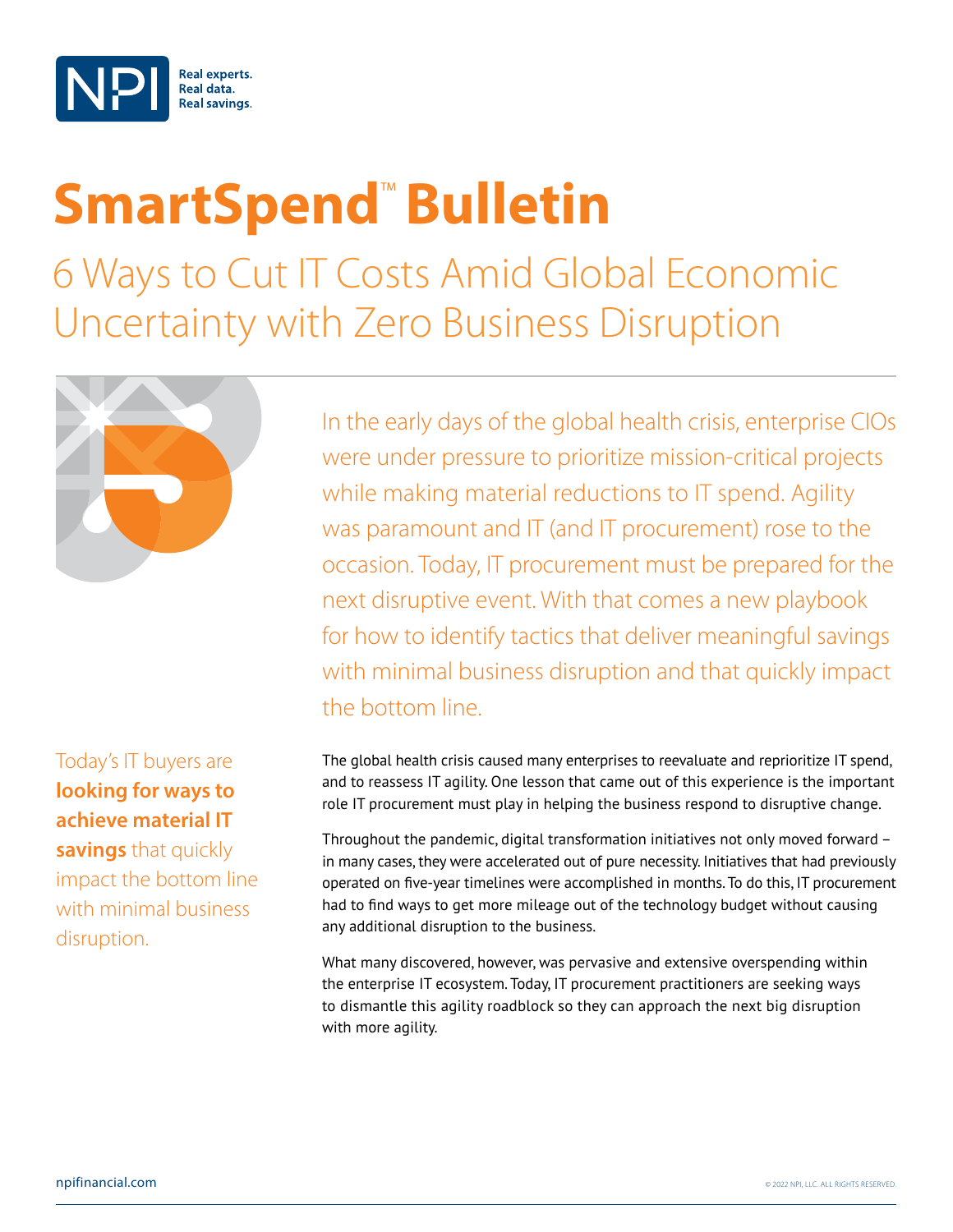## Originally projected to grow modestly in 2020, Gartner now predicts **global IT spending to decline by 8 percent**.

## **HOW TO ACHIEVE MATERIAL IT SAVINGS THAT QUICKLY IMPACT THE BOTTOM LINE and improve it agility**

Perform IT price benchmarking on all renewals and necessary net-new IT purchases. There is no "Kelley Blue Book" for IT. A vendor can charge two companies with similar requirements two very different prices and that's even more true if the vendor senses the customer has a tight deadline. Performing IT price benchmark analysis for renewals and new purchases above \$50,000 will validate you're getting a fair deal from your vendor and ensure you pay a price that's at or better than market.

Optimize telecom carrier agreements. One of the easiest targets for fast, material savings is telecom. NPI finds more than two-thirds of companies overspend on telecom by an average of 30 percent. If you have 2,000+ wireless devices or spend \$1.5M annually with a single telecom supplier (or  $$3M$  annually across several suppliers), there is usually savings to be had. One of the most painless actions you can take is to optimize your carrier agreements – it can yield telecom savings from 25 to 50 percent with zero disruption to operations. This includes the optimization of pricing/rates, discounts, credits and business terms as well as aligning provider/vendor plan and service selection with actual and forecasted usage. But know if you haven't optimized your carrier agreements in the last 18 months, there's a good chance you're paying too much. More detail can be found [here.](http://mynpidocs.com/wp-content/uploads/woocommerce_uploads/SSB-Which-Telecom-Cost-Control-Tactics-Yield-the-Biggest-Savings.pdf)

If a software renewal is approaching (on-premise or SaaS), align software usage with best-fit license and subscription options. In normal business conditions, software usage requirements change. Usage validation and the deactivation of underutilized licenses are exercises that should be performed routinely. That's even more true today alongside new work-from-home requirements and changing business demand. If you have a renewal approaching, "rightsizing" your license and subscription choices to current usage requirements can save a lot – particularly for large software estates with vendors like Microsoft, Salesforce.com, ServiceNow and Adobe. It's also a good time to anticipate future-state IT requirements on the path to economic stabilization and normalization, and negotiate flexibility that allows you to minimize the expense to expand or reduce usage. Lastly, if a renewal isn't imminent, you can still identify underutilized licenses that can serve as headroom for reallocation during the remainder of your contract term.

Take advantage of better pricing in exchange for longer term commitments. IT vendors are under pressure to minimize revenue fallout in the wake of the COVID-19 pandemic while still being empathetic to the economic headwinds their customers are facing. Some are offering lower pricing or allowing customers to defer payments (e.g. pay quarterly) in exchange for committing to more spend in the future. This is a good opportunity for companies to balance their own needs to minimize IT spend while still pursuing mission-critical IT objectives – but requires careful evaluation.

Inspect mainframe software spend for savings opportunities. Most enterprises still rely on mainframe computing. And, for legacy vendors (e.g. IBM, CA, Software AG), mainframe is still highly profitable. One reason is customers' complacency in managing monthly costs. Monthly license charges tend to go on auto-pilot and notoriously lack granularity. Furthermore, as the internal mainframe expertise within enterprises ages out of the workforce, a growing number of customers are finding they lack the knowledge to